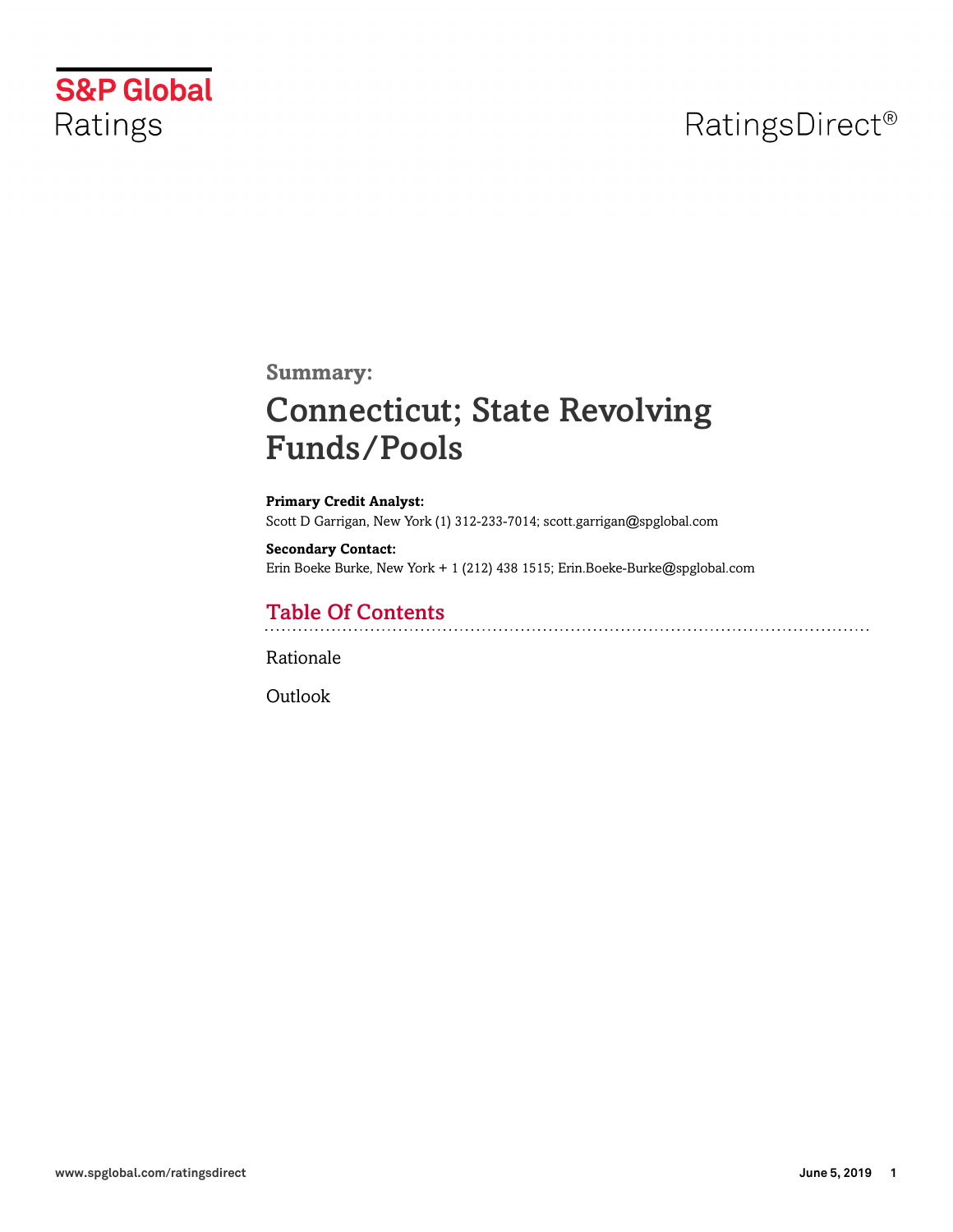## **Summary:** Connecticut; State Revolving Funds/Pools

| <b>Credit Profile</b>                                                                        |            |            |  |
|----------------------------------------------------------------------------------------------|------------|------------|--|
| US\$250.0 mil state revolving fund general rev bnds (Clean Wtr Fd) ser 2019A due 02/01/2039  |            |            |  |
| Long Term Rating                                                                             | AAA/Stable | <b>New</b> |  |
| US\$30.775 mil state revolving fund general rev bnds (Clean Wtr Fd) ser 2019B due 10/01/2022 |            |            |  |
| Long Term Rating                                                                             | AAA/Stable | New        |  |
| Connecticut                                                                                  |            |            |  |
| Long Term Rating                                                                             | AAA/Stable | Affirmed   |  |

## <span id="page-1-0"></span>Rationale

S&P Global Ratings has assigned its 'AAA' rating to Connecticut's state revolving fund (SRF) general revenue bonds (green bonds 2019 series A, designated green bonds, and refunding series B). At the same time, we affirmed our 'AAA' rating on the SRF's general revenue bonds outstanding. The outlook is stable. Because we view securitizations backed by pools of public-sector assets as highly sensitive to country risk, the rating on the securitization is capped at two notches above the sovereign. However, no specific sovereign default stress is applied, given the U.S. sovereign rating is 'AA+'.

We understand the state intends to use the proceeds of the series A bonds to fund additional clean water and drinking water loans under the state revolving clean water and drinking water fund programs, while the series B bonds will be used to refund outstanding SRF bonds for savings. The bonds are issued pursuant to a general revenue bond resolution. Under this general bond resolution, debt service on the bonds is paid from available money, which primarily includes pledged borrower obligations and money in the accounts of the support fund, but also includes money on hand in the debt service fund. Additionally, any unpledged assets in the revolving fund are also available to cover debt service requirements. The support fund is funded with assets of the SRF according to the support fund requirement specified in the supplemental resolutions for each series.

The 'AAA' rating reflects our view of the state's extremely strong enterprise risk and financial risk profiles, reflecting the program's:

- Low industry risk score and extremely strong market position;
- Extremely strong loss coverage score (LCS) due to program reserves and annual coverage generated from borrower payments;
- Excellent history of borrower repayment, with no loans in default; and
- Generally strong financial policies and practices.

With this issuance, there will be about \$865 million of bonds outstanding, supported by \$2.2 billion of loans either outstanding or committed though April 2020, along with an additional \$50.3 million of available pledged reserves and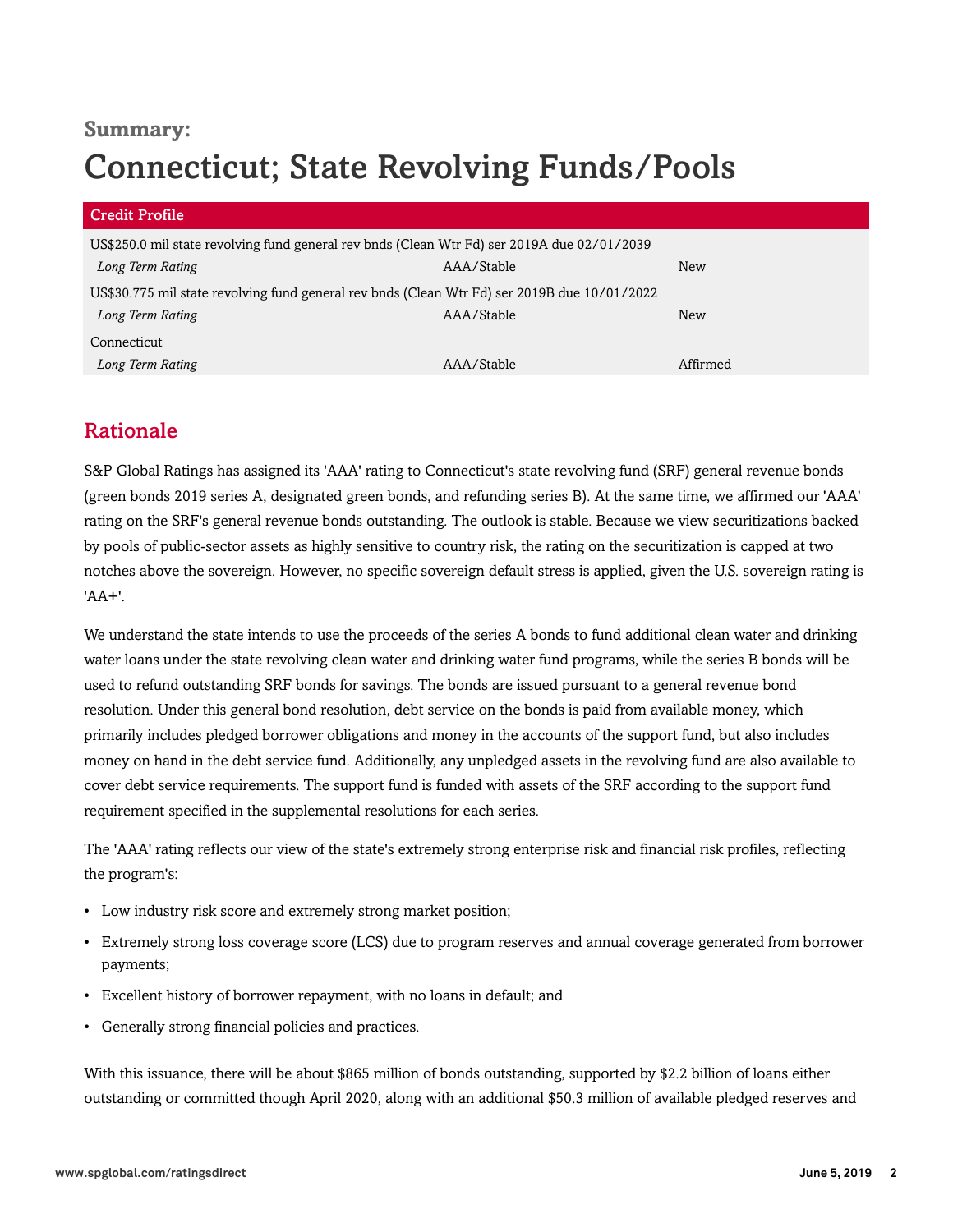\$25.9 million in associated support funds. These amounts are currently invested with Trinity Funding Co. LLC, Bank of America Corp., American International Group Inc., or Société Generale, or in state and local government securities. Another \$349 million is also available in the general revenue receipt fund. Although not pledged, these funds provide legitimate and significant support because they can only be used for debt service or to make future loans, whose repayment would flow to a pledged account.

The cash flows are structured so that a combination of borrower payments and scheduled releases of investment principal and earnings from the support fund provides sufficient funds to pay bond principal and interest. Therefore, the support fund is not a true reserve fund in the manner of other SRF programs. Rather, the over-collateralization, and protection against revenue shortfalls, comes primarily from unpledged, but available, cash and short-term investments. Historically, the amount of cash and short-term investments available to the program has been stable since the transition from the prior resolution to the current one, aside from a large defeasance in 2008.

Averaging all of the financial policies and practices, we view the corpus of these as ranging from strong to good. Management performs a credit review for all new loans and has the ability to require a debt service reserve fund from borrowers. All participants must submit annual financial statements. Loan payments are made monthly, allowing for early identification and resolution of any late payments. Permitted investments within the bond resolutions are fairly permissive, but over 75% of current assets are held in the state short-term investment fund. Management also prioritizes projects annually using criteria established in state statute. Management has indicated that there have been no loan defaults since the program's organization in 1986, which we view as extremely low.

### Program features and bond provisions

The Connecticut SRF has been actively involved with sewer and water infrastructure needs in the state since 1986. There are currently about \$1.4 billion of clean water and drinking water loans outstanding; the borrower interest rate for loans in both programs is currently 2.0%. Repayments are deposited into the clean water and drinking water revolving funds as received; these accounts are cross-collateralized. Any repayments not needed for bond debt service may be used to make additional loans. Management has indicated that it expects ongoing demand for water and sewer infrastructure project funding.

Management has indicated that more than 75% of program loans are secured with a general obligation (GO) pledge. The largest five borrowers represent over 50% of outstanding loans, with the largest participant being the Metropolitan District of Hartford County (outstanding 'AA/Stable' GO bond rating).

### <span id="page-2-0"></span>**Outlook**

The stable outlook reflects S&P Global Ratings' expectation that SRF management will maintain its historical practices of sound program operations and performance. Rating stability is predicated on our belief that management will likely maintain sizable liquid assets in the program that, while not specifically pledged, provide sufficient support to the program. In our view, downside risks, while minimal, exist in that available cash and short-term investments could be used to make loans with a payment structure that does not provide sufficient coverage of projected bond principal and interest payments to cover the level of defaults needed to maintain the current LCS. Should this occur and result in insufficient collateralization for the program to withstand certain default scenarios, we could lower the rating.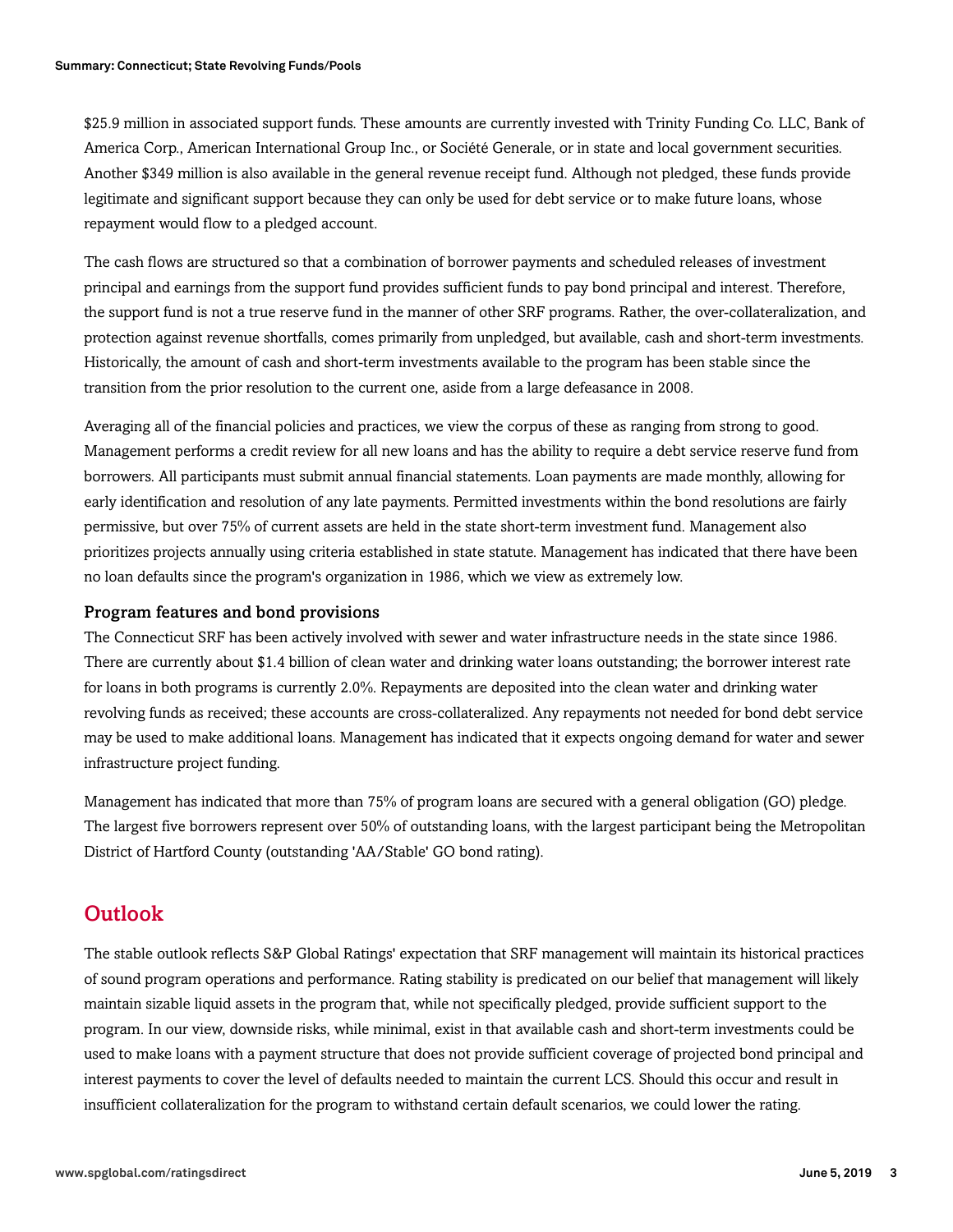| Ratings Detail (As Of June 5, 2019)                              |            |          |  |
|------------------------------------------------------------------|------------|----------|--|
| Connecticut Clean Wtr Fd state revolving                         |            |          |  |
| Long Term Rating                                                 | AAA/Stable | Affirmed |  |
| Connecticut                                                      |            |          |  |
| Connecticut Clean Wtr Fd, Connecticut                            |            |          |  |
| Connecticut (Connecticut Clean Wtr Fd) state revolv              |            |          |  |
| Long Term Rating                                                 | AAA/Stable | Affirmed |  |
| Connecticut (Connecticut Clean Wtr Fd) st revolv fd gen rev bnds |            |          |  |
| Long Term Rating                                                 | AAA/Stable | Affirmed |  |
| <b>Connecticut Clean Wtr Fd, Connecticut</b>                     |            |          |  |
| Connecticut                                                      |            |          |  |
| Connecticut Clean Wtr Fd (Connecticut) SRFPOOL                   |            |          |  |
| Long Term Rating                                                 | AAA/Stable | Affirmed |  |

Certain terms used in this report, particularly certain adjectives used to express our view on rating relevant factors, have specific meanings ascribed to them in our criteria, and should therefore be read in conjunction with such criteria. Please see Ratings Criteria at www.standardandpoors.com for further information. Complete ratings information is available to subscribers of RatingsDirect at www.capitaliq.com. All ratings affected by this rating action can be found on S&P Global Ratings' public website at www.standardandpoors.com. Use the Ratings search box located in the left column.